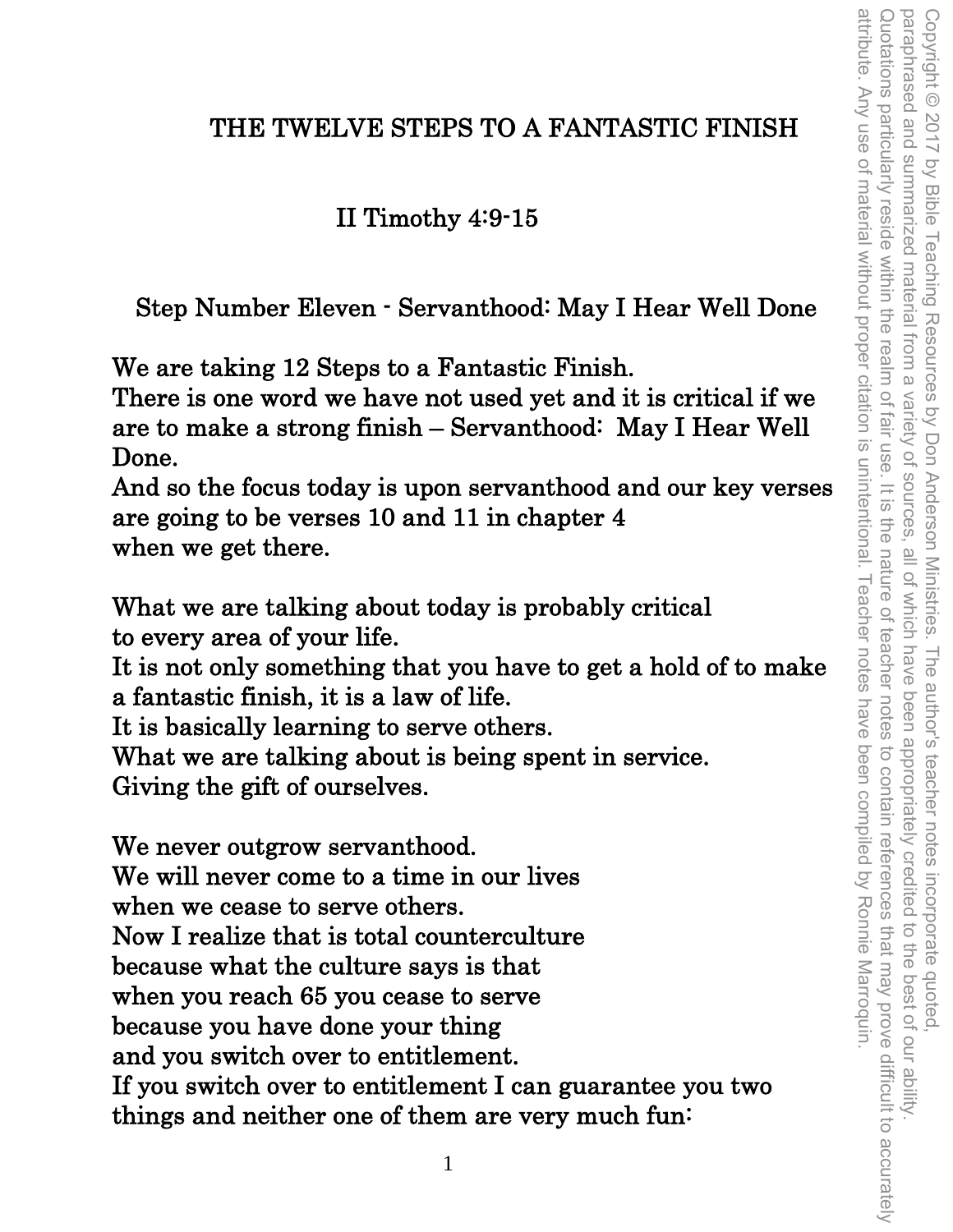attribute. Any use of material without proper citation is unintentional. Teacher notes have been compiled by Ronnie Marroquin Quotations particularly reside within the realm of fair use. It is the nature of teacher notes to contain references that may prove difficult to accurately Copyright © 2017 by Bible Teaching Resources by Don Anderson Ministries. The author's teacher notes incorporate quoted,<br>paraphrased and summarized material from a variety of sources, all of which have been appropriately cr attribute. Any use of material without proper citation is unintentional. Teacher notes have been compiled by Ronnie Marroquin. Quotations particularly reside within the realm of fair use. It is the nature of teacher notes to contain references that may prove difficult to accurately paraphrased and summarized material from a variety of sources, all of which have been appropriately credited to the best of our ability. Copyright © 2017 by Bible Teaching Resources by Don Anderson Ministries. The author's teacher notes incorporate quoted,

- 1. You are going to be a very lonely person.
- 2. You are going to die early.

Bill Hybels with Willowcreek Church, wrote a little book called Descending into Greatness.

He tells the story of being in college and a French professor with a very strong French accent stood before the class and made a statement that changed his life forever.

He said, "Fulfillment will never come through

self-gratification." And in essence he is saying,

I finally learned in this screwed up, mixed up world that the people who are really happy and are fulfilled are the people who have learned to spend themselves

in the interest of others.<br>(Descending into Greatness by Bill Hybels and Rob Wilkins) Grand Rapids, MI: Zondervan. Copyright - Bill Hybels, 1993.

One of the best books that was written by Fenelon is The Seeking Heart. He says, "Remember that you are not called to be well-served, but to serve Him well. Learn to be gentle and patient with all that disturbs you. . . . To do small things that are right continually, without being noticed, is much more important. These small acts attack your pride, your laziness, your self-centeredness, and your oversensitive nature. It is much more appealing to make great sacrifices to God, however hard they might be, so that you might do whatever you want with the small decisions of life. Faithfulness in the little things better proves your true love for God.

It is the slow, plodding path rather than a passing fit of enthusiasm that matters." (The Seeking Heart by Fenelon) Auburn, ME: Christian Books.

Copyright - Christian Books, 1992. 182 pp.

Mark 10:45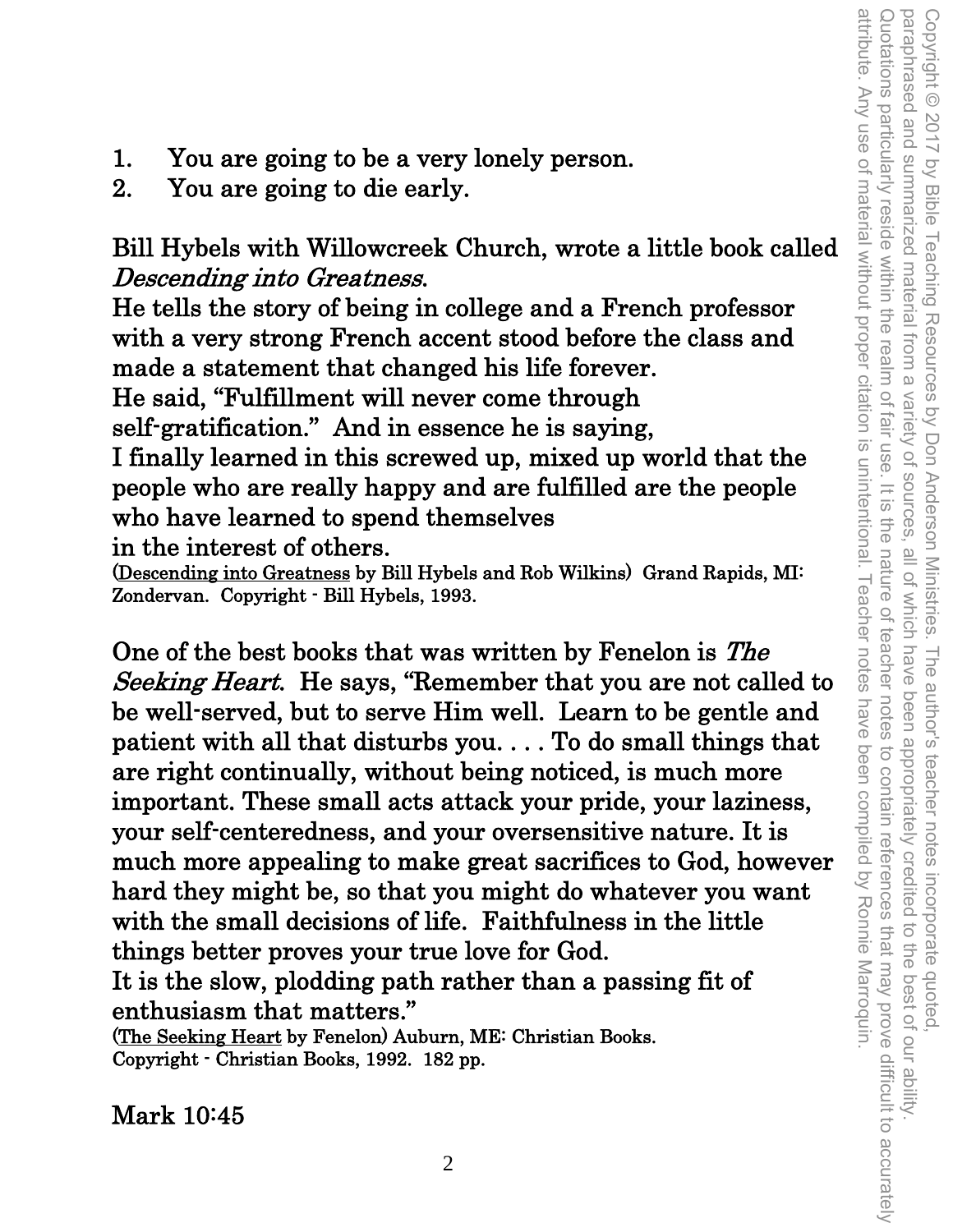"For even the Son of Man did not come to be served, but to serve, and to give His life a ransom for many."

MARRIAGE IS A LABORATORY designed by the Lord to teach us how to be servants.

Larry Crabb is right. He said when you have two selfish people in marriage it is like having two ticks and no dog because they are always trying to get what they want in the thing and they are frustrated in the midst of it.

Now I want to give you a quote. I do not know his spiritual orientation. Albert Einstein – you think of him as the physicist and the scientist and he came up with all these great theories. Listen to what he says about life:

"How extraordinary!!! is the situation of us mortals! Each of us is here for a brief sojourn; for what purpose he does not know, though he knows not, though he sometimes thinks he senses it. But without going deeper than our daily life, it is plain that . . .

WE EXIST FOR OUR FELLOW MAN."

There is the principle. We exist for each other. And when your focus is outward instead of inward you are preparing yourself for a fantastic finish.

You have learned the basic principle that undergirds not only scripture but all of life.

Let's get after it. Are you ready? Verse 9

V. 9 "Make every effort to come to me soon."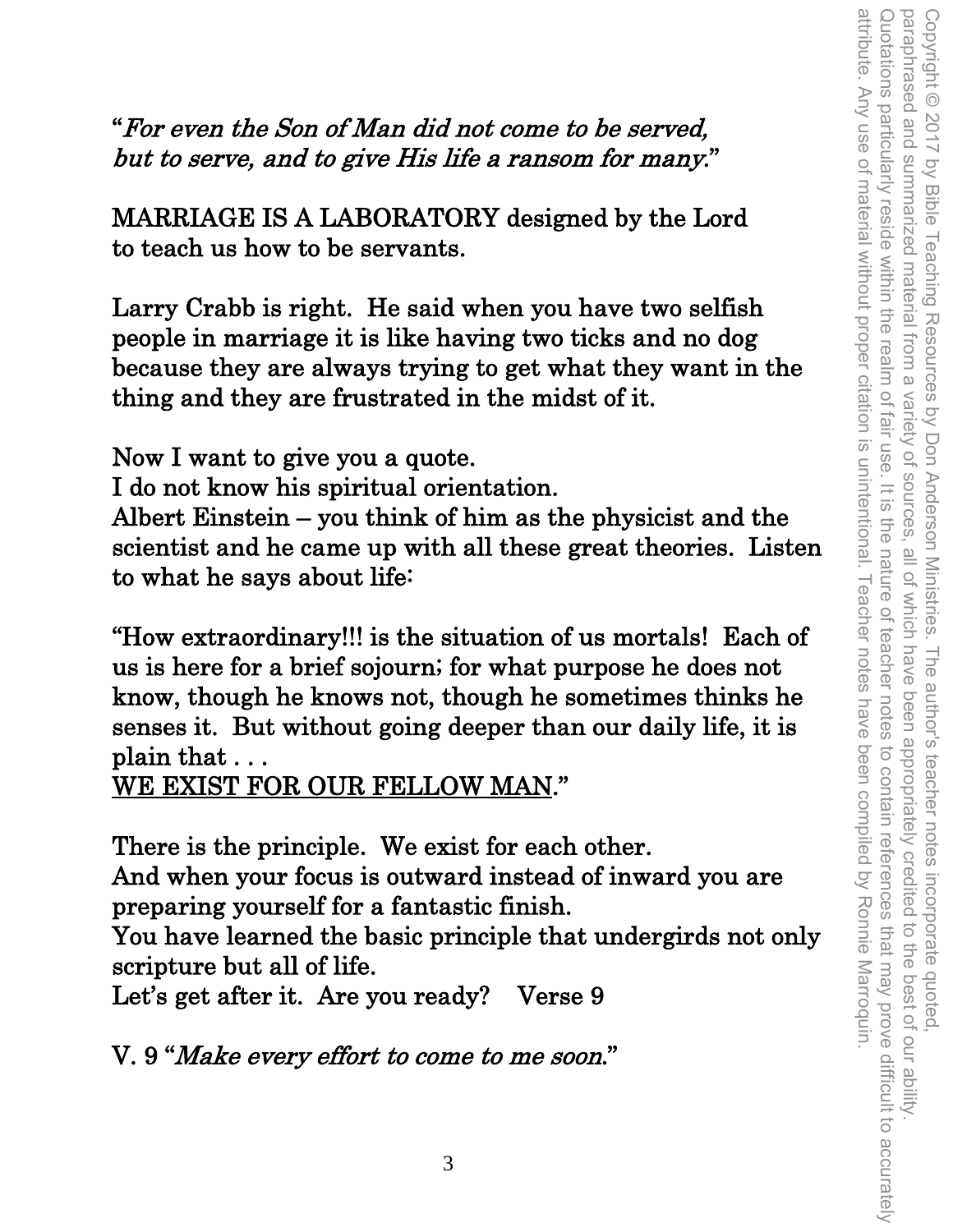attribute. Any use of material without proper citation is unintentional. Teacher notes have been compiled by Ronnie Marroquin. Quotations particularly reside within the realm of fair use. It is the nature of paraphrased and summarized material from a variety of sources. attribute. Any use of material without proper citation is unintentional. Teacher notes have been compiled by Ronnie Marroquin. Quotations particularly reside within the realm of fair use. It is the nature of teacher notes to contain references that may prove difficult to accurately Copyright © 2017 by Bible Teaching Resources by Don Anderson Ministries. The author's teacher notes incorporate quoted,<br>paraphrased and summarized material from a variety of sources, all of which have been appropriately c paraphrased and summarized material from a variety of sources, all of which have been appropriately credited to the best of our ability. Copyright © 2017 by Bible Teaching Resources by Don Anderson Ministries. The author's teacher notes incorporate quoted, teacher notes to contain references that may prove difficult to accurately

Now if I were to translate that word "soon" I would translate it "quickly."

I would translate it "at once, without delay, as soon as possible."

This is a panic situation.

Paul knows that he is going to die.

He knows that there is a little window of opportunity and he is hoping and praying that Timothy

will get the letter – and it is going to take him about six months to get there after he gets the letter –

because he is going to have to travel about four months over land and a couple of months over water.

And as far as the water is concerned he has to get there before November 6 because between November 6 and about March 15 no one sails boats because the sea is too stormy. So Paul is urging.

The other thing you learn here is he is lonely. He really wants to see Timothy one more time before he dies.

Paul is saying:

"Timothy, I would like for you to drop everything and come as soon as you possibly can."

Verse 10

V. 10 "For Demas deserted me, having loved this present world, and gone to Thessalonica, Crescens to Galatia, Titus to Dalmatia."

Demas deserted me and he did it having loved this present world.

He chose to desert. He chose to walk out.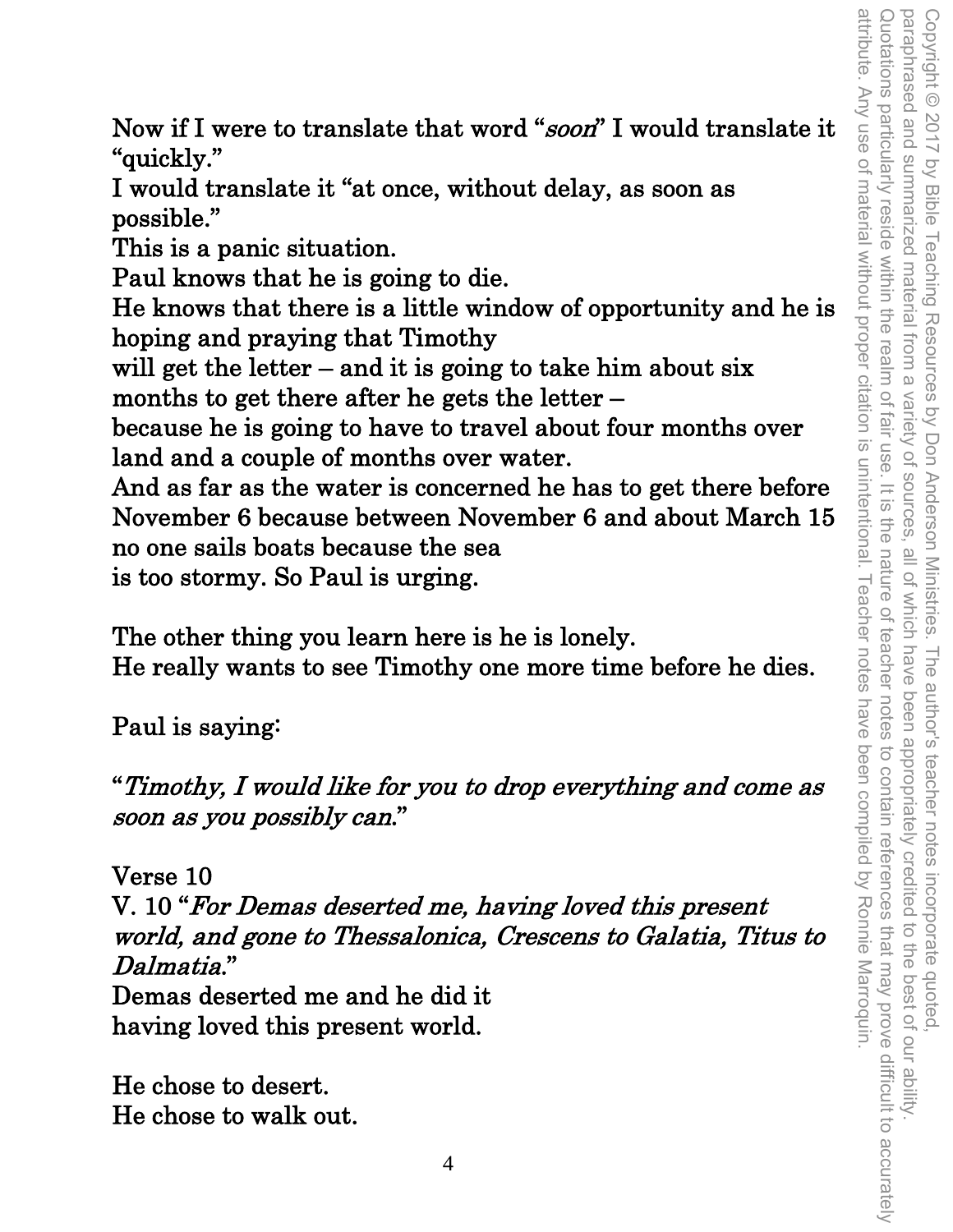That is a very strong Greek word. It means to leave helpless. It is like it has been a cold shock to the apostle that he has lost Demas.

Now Demas is mentioned twice. And in studying those other passages, Paul does not use very complimentary words.

With some of the guys there is a big, long list: "my fellow soldier, my fellow worker," and there is this list of commendation for them.

When Demas is mentioned, he is just mentioned – at the end of the book of Philemon and he is just mentioned in Colossians.

Think for a minute.

How would you feel if you were Demas and you are in a relationship with the apostle and word comes down that the court appearing was negative and he is going to die?

Well the first thing that goes through your mind is guilt by association.

I had better get out while the getting out is good.

It could be that Demas sees the handwriting on the wall and he is committed to Paul but not to Paul's Lord and he, therefore, wants to save his hide.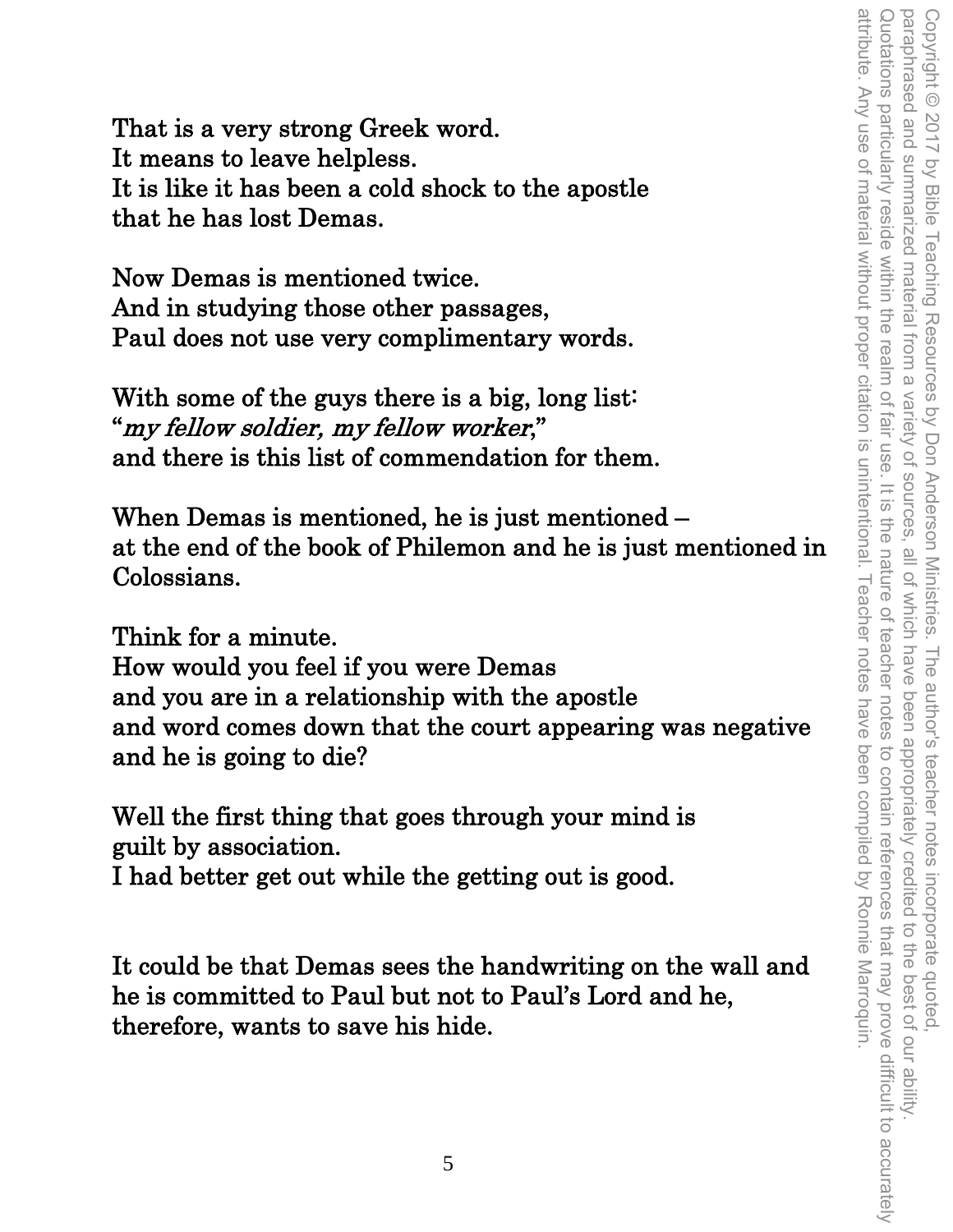So, "Demas deserted me and the reason that he did is because of his love of this present world."

The choice comes to each of us as to whether we will dedicate or desert.

Demas chose the later. He would never be able to say:

"I fought a good fight, I finished the course, I kept the faith."

He will never hear from the Lord, "Well done thou good and faithful servant."

Do you think of anybody else scripturally who made bad decisions under stress that disqualified them from servanthood or from position?

You remember Jacob when he is preparing his dish for the Texas chili cookout and in walks Esau and what does he want? He is starved to death and so he chooses to sell his birthright for a temporary bowl of chili.

Look at Judas Iscariot, You see a lot of other Biblical characters who really deserted the Lord in the stretch.

Now these other guys who are mentioned – Crescens, we do not know anything about him. But we do know this about Crescens: he had to be a real strong leader. Where is he going for ministry? He is going to Galatia.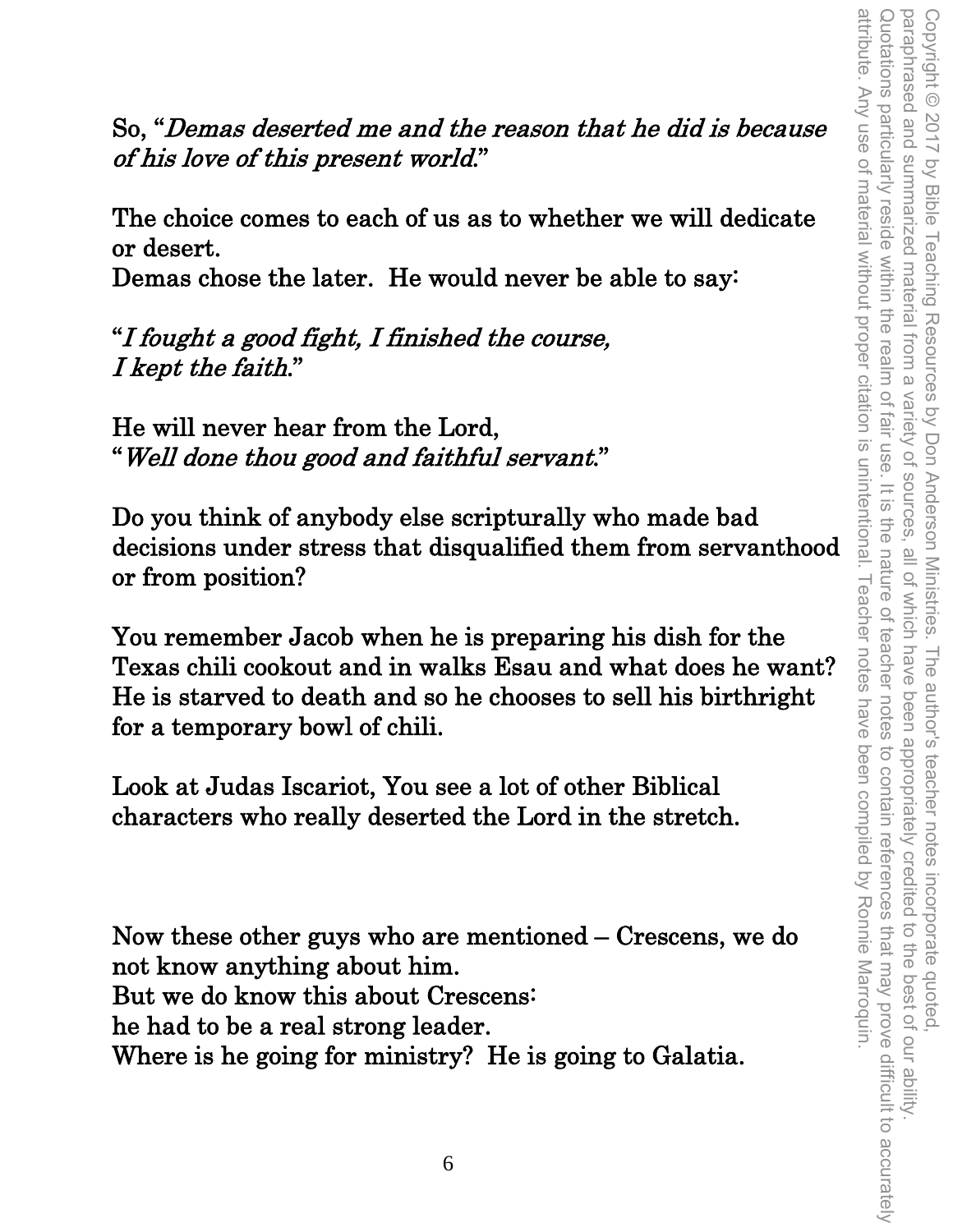attribute. Any use of material without proper citation is unintentional. Teacher notes Quotations particularly reside within the realm of paraphrased and attribute. Any use of material without proper citation is unintentional. Teacher notes have been compiled by Ronnie Marroquin. Quotations particularly reside within the realm of fair use. It is the nature of teacher notes to contain references that may prove difficult to accurately paraphrased and summarized material from a variety of sources, all of which have been appropriately credited to the best of our ability. Copyright © 2017 by Bible Teaching Resources by Don Anderson Ministries. Copyright © 2017 by Bible Teaching Resources by Don Anderson Ministries. The author's teacher notes incorporate quoted, Summarized material from a Variety of sources fair use  $=$   $\frac{1}{2}$ ine all of which have nature of teacher . The author's teacher notes incorporate quoted,<br>I have been appropriately credited to the best of our ability notes have been compiled by Ronnie Marroquin to contain references that may prove difficult to accurately

Galatians is the only book in all of Paul's writings that has no thanksgiving for the church.

There are a bunch of people in that church who have become legalistic and they are living by the law instead of by grace.

And he starts right out, he does not say thank you for them, he gets right into it and deals with it.

Now we do know a lot about Titus. Titus goes to Dalmatia, that is his assignment. Where do we see Titus?

Titus is probably one of the first Gentile Christians that Paul led to Christ on the missionary journey.

The next time you see him is in Corinth. Paul sends him to the Corinthian church to straighten that mess out.

Where do you see him the next time?

We are going to open up a ministry on the Island of Crete, who are we going to send?

Get Titus over there.

And he gets the little book of Titus written while he is there on Crete. You know archaeologists have excavated on the Island of Crete and they have found a cornerstone and it is "to our beloved Titus."

Titus you are finished in Crete, get on to Dalmatia.

And so here late in the game, Titus is up in Dalmatia carrying on a ministry.

When verse 10 says that

"Demas loved this present world," what do we think of? We think of what some people call "worldly individuals." When we use the term "worldly,"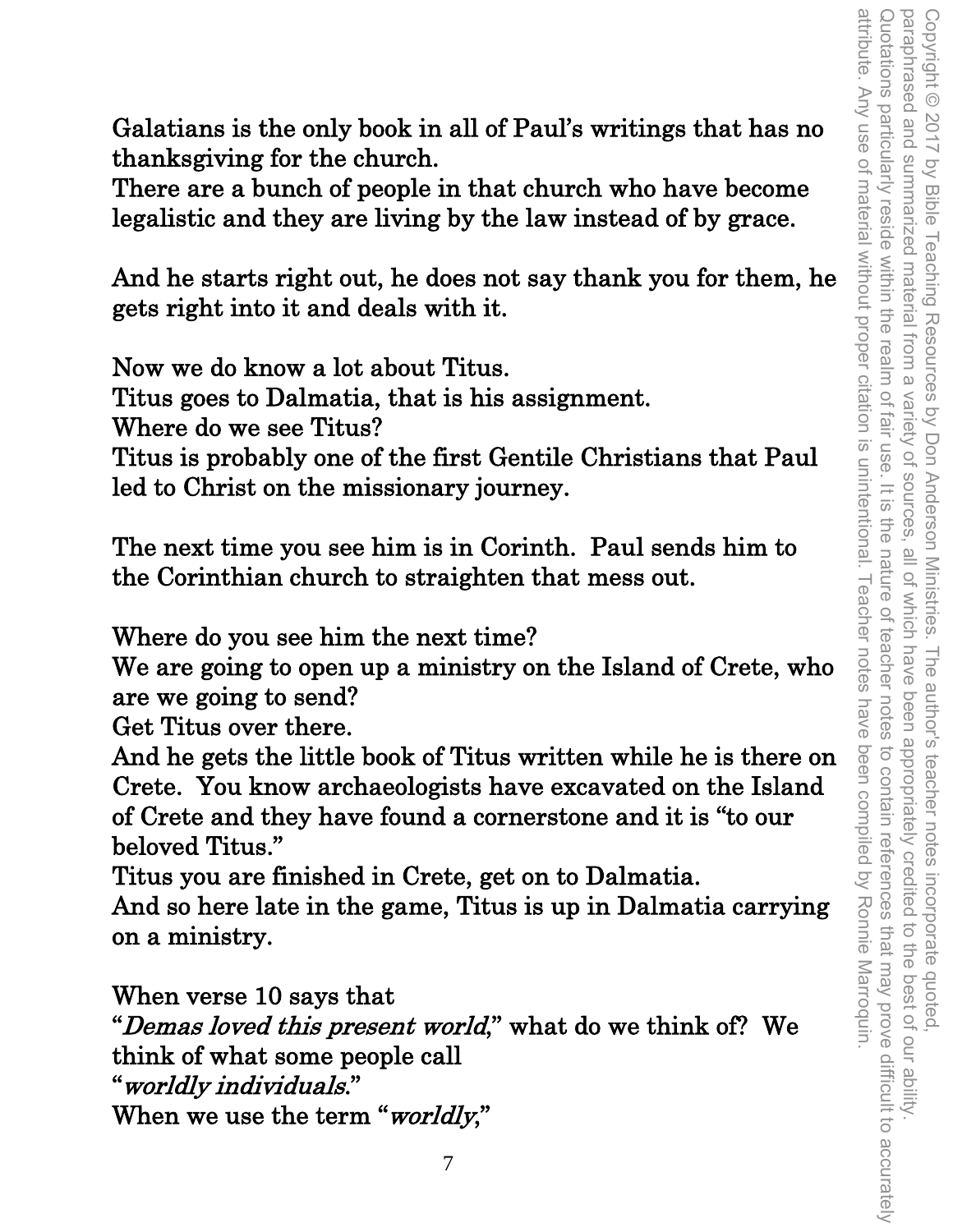attribute. Any use of material without proper citation is unintentional. I eacher notes Quotations particularly reside within the realm of fair use. Copyright © 2017 by Bible Teaching Resources by Don Anderson Ministries. The author's teacher notes incorporate quoted,<br>paraphrased and summarized material from a variety of sources, all of which have been appropriately cr attribute. Any use of material without proper citation is unintentional. Teacher notes have been compiled by Ronnie Marroquin. Quotations particularly reside within the realm of fair use. It is the nature of teacher notes to contain references that may prove difficult to accurately paraphrased and summarized material from a variety of sources, all of which have been appropriately credited to the best of our ability. Copyright © 2017 by Bible Teaching Resources by Don Anderson Ministries. The author's teacher notes incorporate quoted,  $=$   $\frac{1}{2}$ the nature of f teacher notes to contain references that may prove difficult to accurately have been compiled by Ronnie Marroquin

what do we mean by that? David Roper in his book, The Strength of a Man says, "worldliness is the lust of the flesh (a passion for sensual satisfaction), the lust of the eyes (an inordinate desire for the finer things in life), and the pride of life (self-satisfaction in who we are, what we have, and what we have done)."

"Worldliness, then, is a preoccupation with ease and affluence. It elevates creature comfort to the point of idolatry; large salaries and comfortable life-styles become necessities of life.

Worldliness is reading magazines about people who live hedonistic lives and spend too much money on themselves and wanting to be like them.

But more importantly, worldliness is simply pride and selfishness in disguises."<br>
Dave Roper, The Strength of a Man,

quoted in Family Survival in the American Jungle, Steve Farrar, 1991, Multnomah Press, p. 68

That has to be the framework that is behind this desertion that takes place here on the part of Demas.

Now, verses 10 and 11 are our key verses.

What we are doing is sharing some principles here by negative connotation.

You have seen Demas, he has not done it.

But you have seen Crescens and Titus, they are still hanging in there and being spent in these new fields of ministry.

Let's move on and look at the next verse and put this business of servanthood together. Verse 11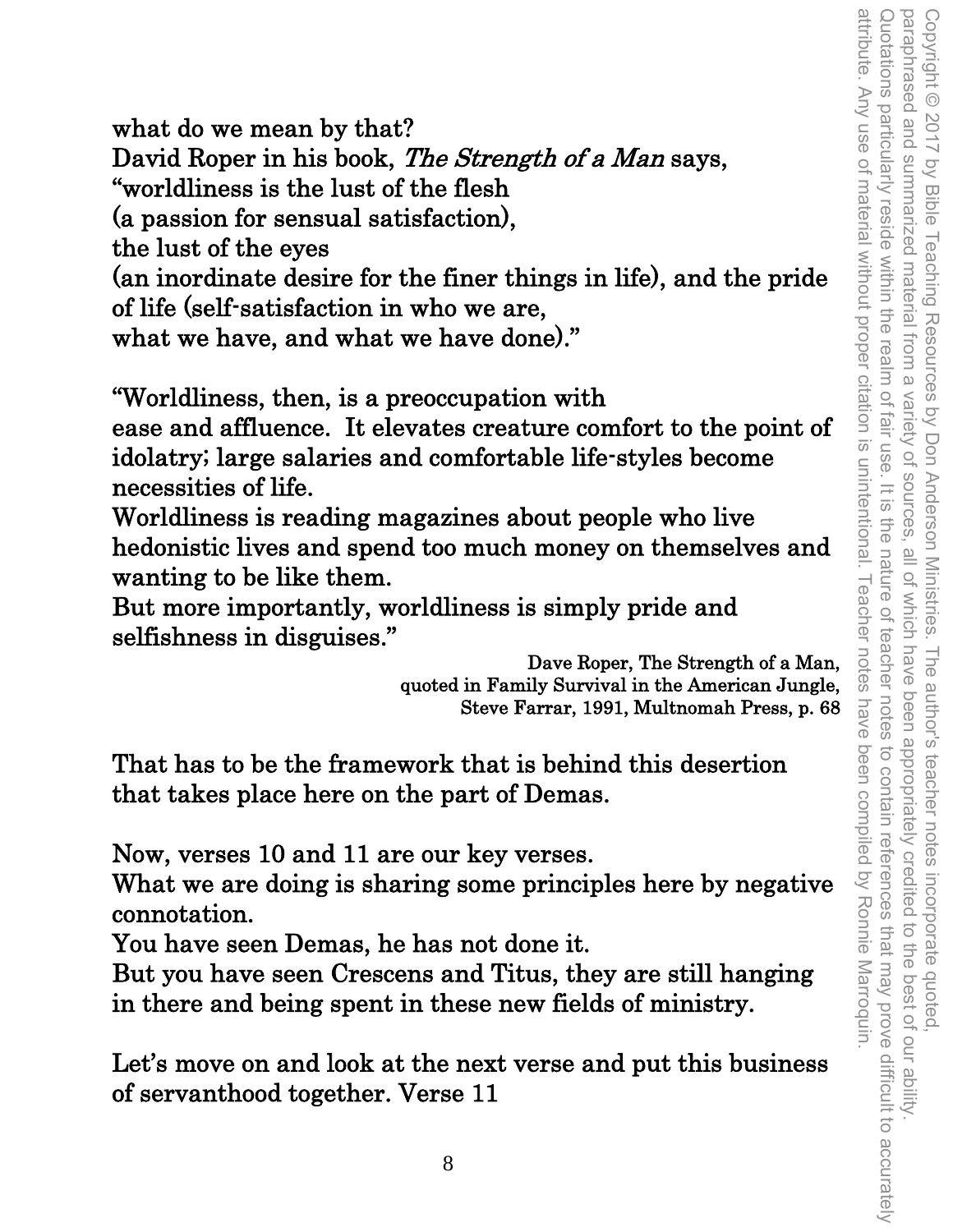V.11 "Luke alone is with me. Pick up Mark and be bringing him with you, for he is useful to me for service."

Luke probably is writing this letter for Paul.

Now do you know Luke? Luke has been trained medically. Paul and Luke were both highly educated individuals. They both had a passion for ministry. They had a passion for evangelism. Now you know Luke for two reasons. The Spirit of God reached down and used Luke to write the:

- 1. Gospel of Luke.
- 2. Book of Acts.

So Luke has had a phenomenal impact and he is part of the legacy.

So now what he wants is not just Dr. Luke but he wants two other guys to join him, Timothy, and John Mark?

That is his goal, that is his game plan if all of this works out.

"Luke alone is with me. Pick up Mark and be bringing him with you, for he is useful to me for service." Who is John Mark? Deserter!

John is the son of a wealthy family in Jerusalem and influential in the early church.

On that first missionary journey with Paul and Barnabas (and it is believed that Barnabas was probably his uncle), I think we had a pushy momma. She wanted her young son to be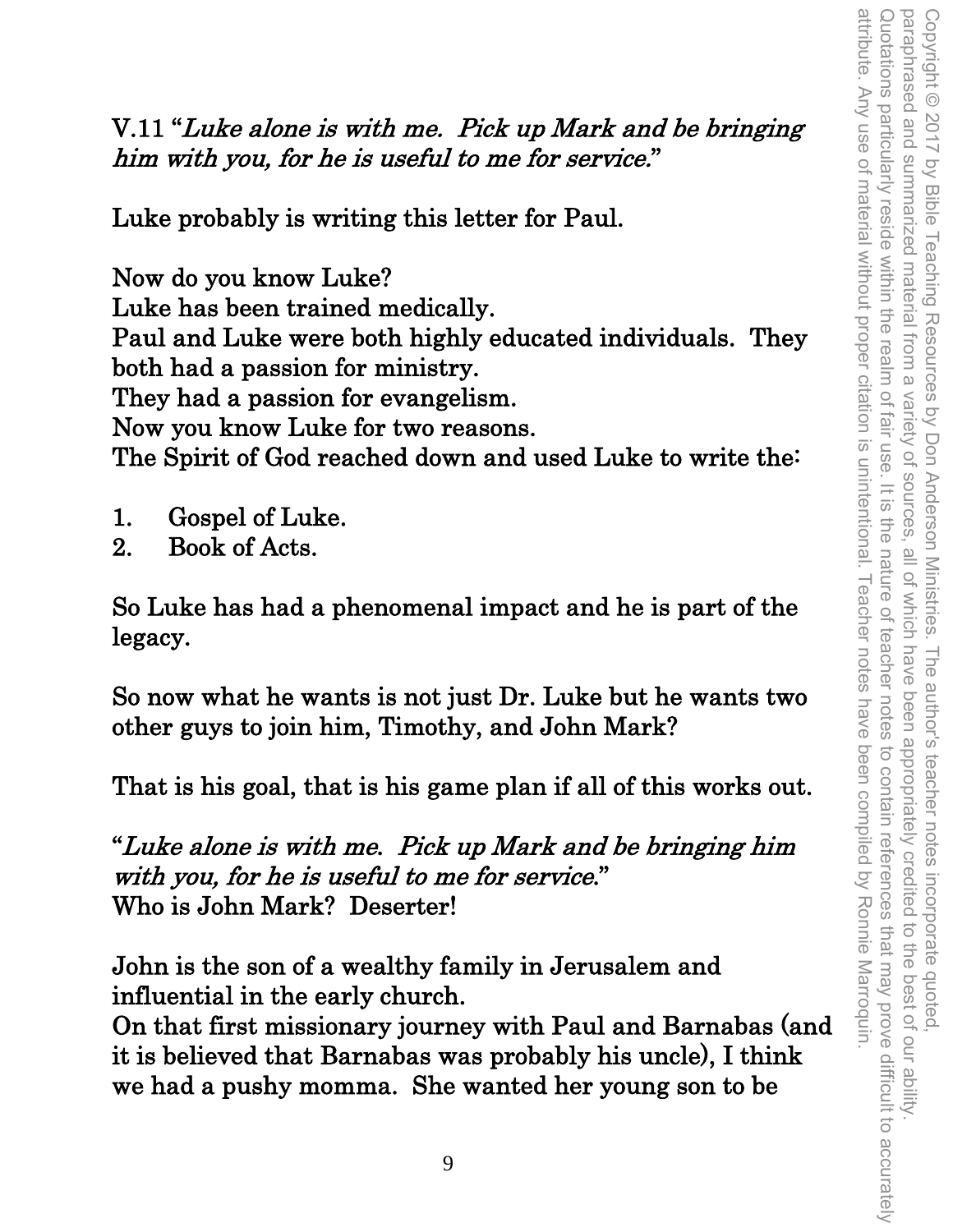exposed to some of the finest ministry in the world and so she kind of pushed her way into this and saw to it that John Mark received an invitation to travel with the boys and be out in ministry and mature on the foreign field.

They left Antioch and they arrived in Cyprus, they had ministry on the Island of Cyprus, the three of them, and they took the boat over to Pamphylia and we do not know what happened but as soon as they hit the shore in Pamphylia, John Mark booked passage back to Jerusalem and let Paul and Barnabas finish that first missionary journey alone.

Now John Mark either received a dear John letter when they arrived in Pamphylia and he had to make tracks to get back to Jerusalem to deal with that or he was homesick for mamma. We do not know what it was but he left.

Then you remember Paul and Barnabas get back to Antioch and they are reporting to the church about what God has done in this marvelous ministry.

One day Barnabas wakes up and he hears Paul singing in the shower with Willie Nelson, On the Road Again. And he knows they are going on a second trip.

So Barnabas goes to Paul, and says I have been talking to my nephew John Mark and he really has it together. He is so sorry about messing up. He really wants to go with us.

Now you think Paul is pretty loving but he just basically says over my dead body – he is not going. Once a deserter, always a deserter. I gave him one try and he is not getting another one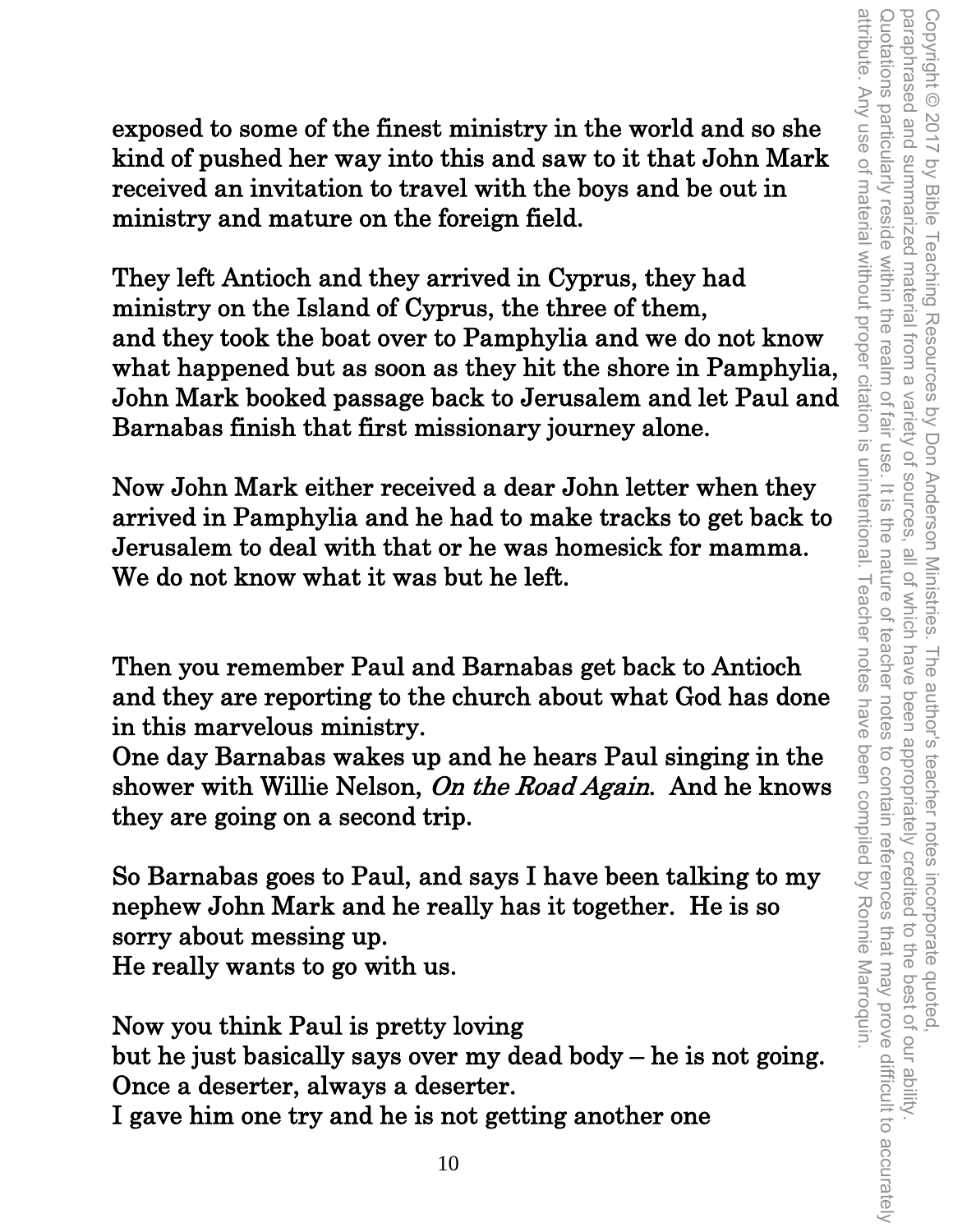as far as I am concerned.

Now Barnabas being filled with the Spirit just sweetly said I am sorry you made that decision,

I am out of here too, you lost both of us.

Now Paul is all alone.

He is determined enough to get moving on the missionary journey so he gets a hold of this visiting Bible teacher from down in Jerusalem by the name of Silas and they take off up to Asia Minor.

Barnabas, along with John Mark, head off across the Island of Cyprus, the same way they went on the first trip and traveled. Now he drops in and out of the Biblical record but it is interesting that when we come down to the end and the pieces start to fall together,

John Mark needs to come because he is profitable "to me for service."

I want Mark here.

Mark had a tremendous ministry with Peter.

And because he had a ministry with Peter he was very knowledgeable what was going on in Rome.

Paul is already passionate about mobilizing the saints in Rome and he could see John Mark involved in that ministry and he wants him there to be in service at this critical time.

Chuck Swindoll says, "God is a Specialist at making something useful and beautiful out of something broken and confused." John Mark is a great illustration of that.

I admire John Mark a lot because he did not quit. He stayed in there, had a significant ministry with Peter before he was crucified, and now he is in the hall of fame as far as I am concerned.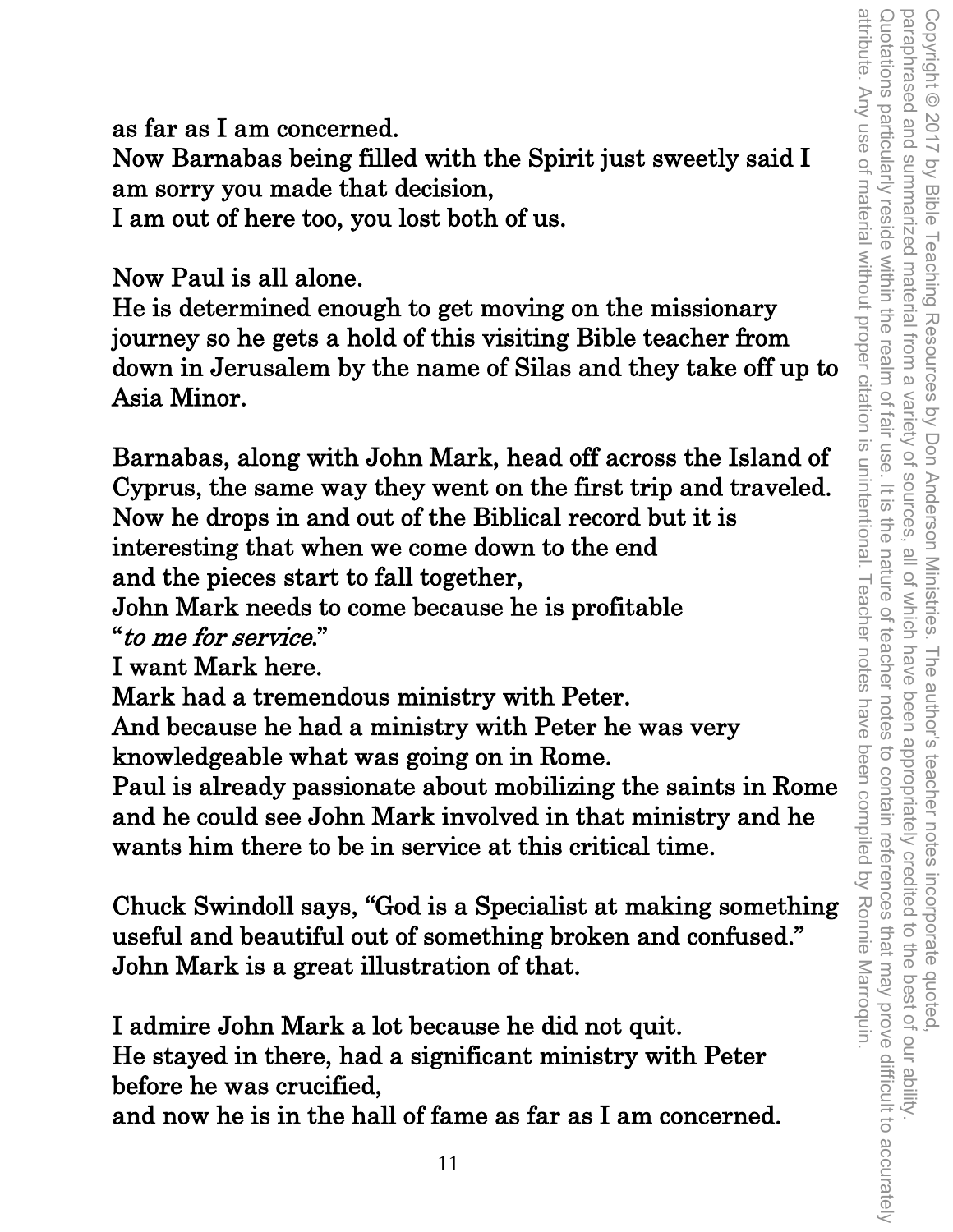attribute. Any use of material without proper citation is unintentional. Teacher notes have been compiled by Ronnie Marroquin. Quotations particularly reside within the realm of fair use. It is Copyright © 2017 by Bible Teaching Resources by Don Anderson Ministries. The author's teacher notes incorporate quoted,<br>paraphrased and summarized material from a variety of sources, all of which have been appropriately cr attribute. Any use of material without proper citation is unintentional. Teacher notes have been compiled by Ronnie Marroquin. Quotations particularly reside within the realm of fair use. It is the nature of teacher notes to contain references that may prove difficult to accurately paraphrased and summarized material from a variety of sources, all of which have been appropriately credited to the best of our ability. Copyright © 2017 by Bible Teaching Resources by Don Anderson Ministries. The author's teacher notes incorporate quoted, the nature of teacher notes to contain references that may prove difficult to accurately

He gets a chance to be with Paul in his final days. And Paul wants him to be there with him.

Like Paul Harvey, do you know the rest of the story? The Spirit of God reached down and took this deserter and let him present Jesus Christ in the Gospel of Mark as the perfect servant.

Now tell me God does not do great things.

Verse 12

V. 12 "But Tychicus I sent to Ephesus." Now the name Tychicus means "fortunate." And you are fortunate if you had a chance to meet him.

Eph. 6:21"... Tychicus, the beloved brother and faithful minister in the Lord, will make everything known to you."

Col. 4:7 "Tychicus, our beloved brother and faithful servant and fellow bond-servant in the Lord, will bring you information."

Do you know what I think?

Tychicus is in Rome and he gets to carry this letter to Ephesus, give it to Timothy, and then Tychicus is going to take the pulpit in Ephesus so Timothy can drop everything and get to Rome immediately.

Now that is the way Paul thinks in deploying his people.

Now when you get to verse 13, do not get lost: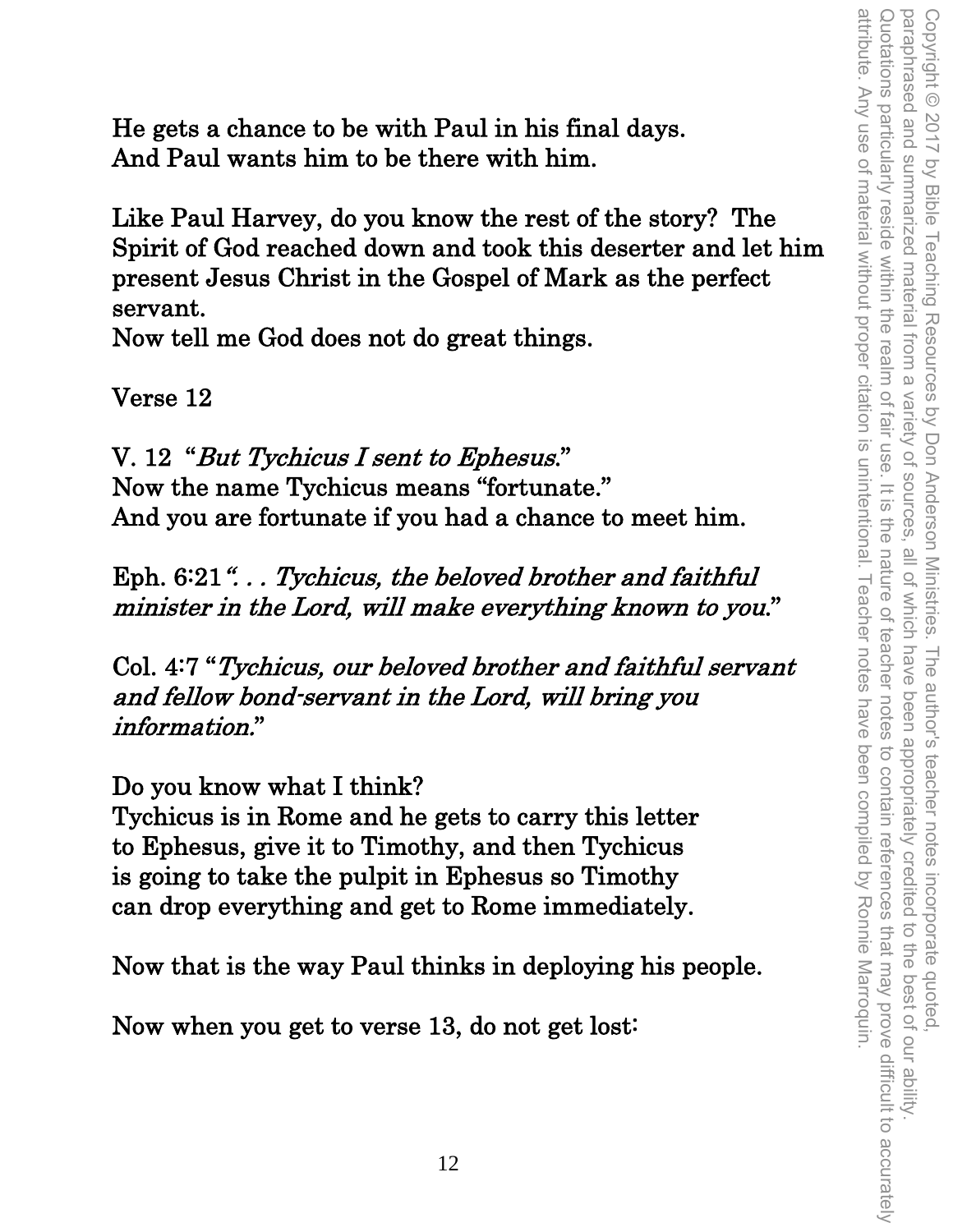V. 13 "When you are coming, be bringing the cloak which I left at Troas with Carpus, also the books, especially the parchments."

Now he is giving three commands:

- 1. Make haste.
- 2. Pick up Mark.
- 3. Bring my cloak, the books, and the parchments.

When Paul says bring my cloak, the Mamertine Prison in Rome is a dungeon that is nothing but stone and it is cold and it is damp and winter is coming and he needs his cloak.

Why did he leave his cloak in Troas.

There are many who believe that he was arrested by the Roman authorities in Troas and they took him and he had to leave his books and his personal belongings and so, therefore, it was left there.

Or he might have chosen to travel light and left those things there hoping that they would be brought to him. So we understand the cloak part but what about the books and the parchments.

The man wants the Word. Can you believe it? This late in the game. He wants to read the letters. He wants to discover the glories of his Savior in these final days.

You cannot get along without the book. And Paul wants his parchments.

Verse 14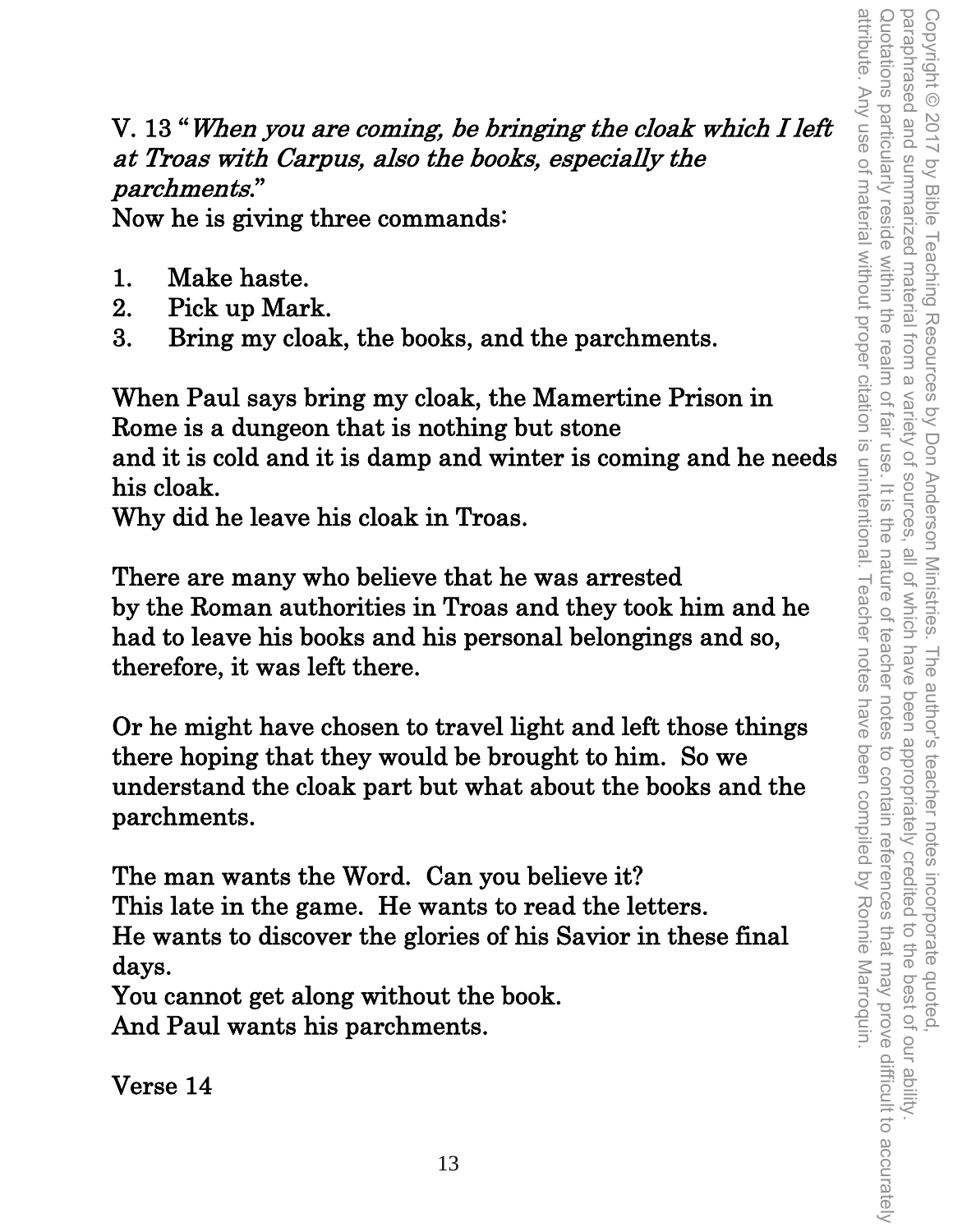Verse 14 "Alexander, the coppersmith, did me a great deal of harm, the Lord will pay him back according to his deeds."

Evidently Alexander, the coppersmith, is a squealer. He told the Roman authorities some things that were not true about Paul and got him arrested.

And it is also believed that the Roman government made him their star witness at the opening hearings and did a great deal of damage.

And it could very well be possible that he is the one who is responsible for Paul's execution.

Paul also warns Timothy about him but would you notice there is no bitterness, there is no spent emotional energy, there is no hatred, there is nothing said about revenge – the Lord will take care of that.

Verse 15

Verse 15 "And you also be guarding yourself against him for he vigorously opposed our words."

In this final verse we see the Apostle warning Timothy:

"AND YOU [Timothy] ALSO BE GUARDING YOURSELF AGAINST HIM."

The REASON this admonishment is given is found in the last phrase:

"FOR HE VIGOROUSLY OPPOSED OUR WORDS."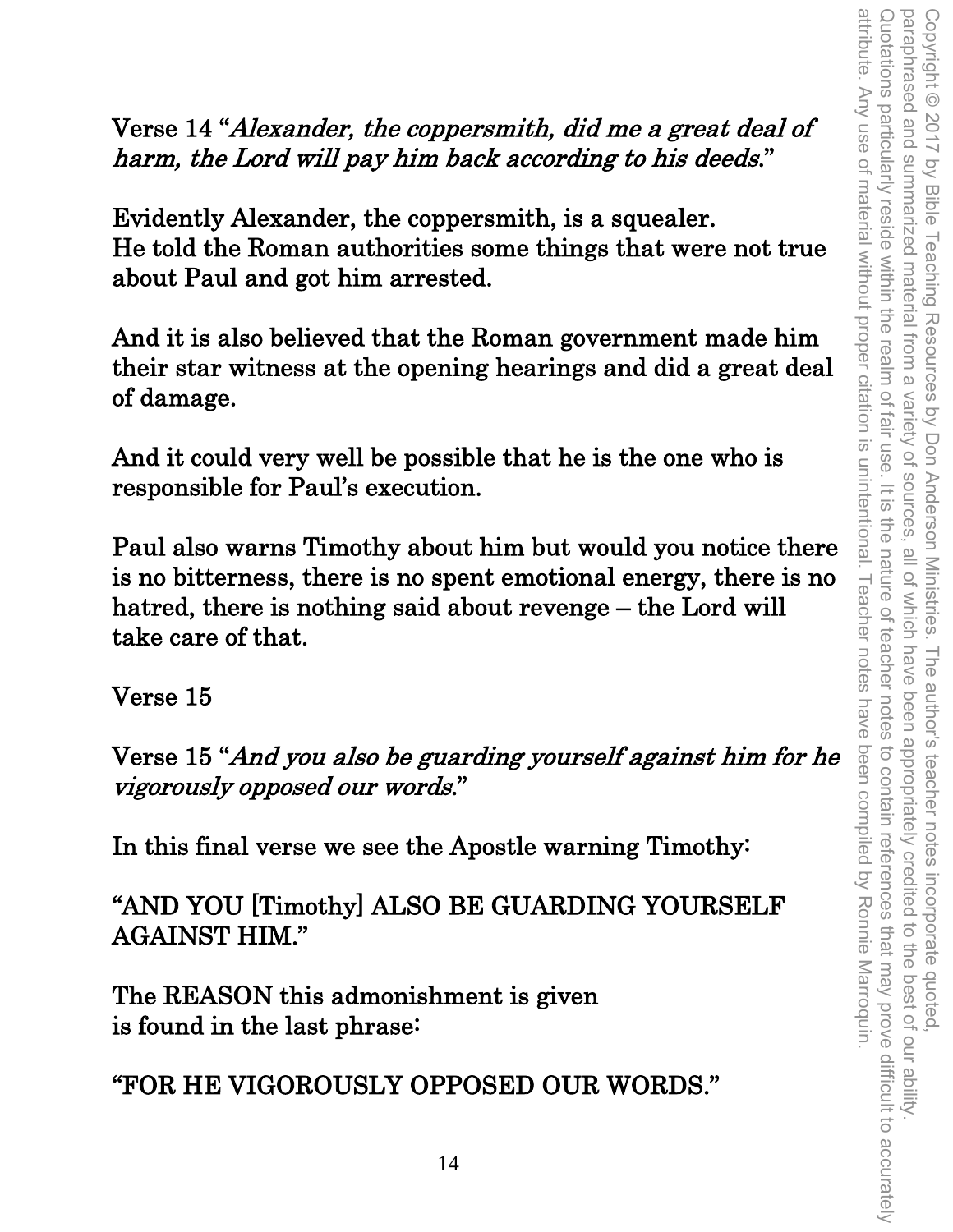attribute. Any use of material without proper citation is unintentional Quotations particularly reside within the realm of fair use Copyright © 2017 by Bible Teaching Resources by Don Anderson Ministries. The author's teacher notes incorporate quoted,<br>paraphrased and summarized material from a variety of sources, all of which have been appropriately cr attribute. Any use of material without proper citation is unintentional. Teacher notes have been compiled by Ronnie Marroquin. Quotations particularly reside within the realm of fair use. It is the nature of teacher notes to contain references that may prove difficult to accurately paraphrased and summarized material from a variety of sources, all of which have been appropriately credited to the best of our ability. Copyright © 2017 by Bible Teaching Resources by Don Anderson Ministries. The author's teacher notes incorporate quoted, summarized material from a variety of sources, all of which have It is the nature of I eacher notes feacher notes to contain references that may prove difficult to accurately have been compiled by Ronnie Marroquin

As we close,

What is our Step #11? Servanthood: May I Hear Well Done."

Okay, can I give you three ways to do it?

- 1. Serve the master. 1 Cor. 4:1: "Let a man regard us in this manner, as servants of Christ and stewards of the mysteries of God." Make him your number one priority. Make yourself available to serve. That is being a vessel for honorable use – remember back in chapter 2. 2. Your mate. Make a determination that every day you will
- yoke up when you wake up with your mate and determine to be a blessing in doing the things for her or him you did when you courted each other. You had no problem serving one another in those early days of love. Make a re-determination that Eph. 5:25 is true: "Husbands, love your wives, just as Christ also loved the

church and gave himself up for her."

3. Be a servant in your ministry.  $2 \text{ Cor. } 4.5$ : "For we do not preach ourselves, but Christ Jesus as Lord, and ourselves as your bond-servants for Jesus' sake."

Bruce Wilkinson says, "When you pray, make sure your will is in neutral so God can shift it."

Sheila Walsh has touched a lot of people and she admits that this is the prayer that she prayed that turned her life around: "Father, I stand before You now with empty hands.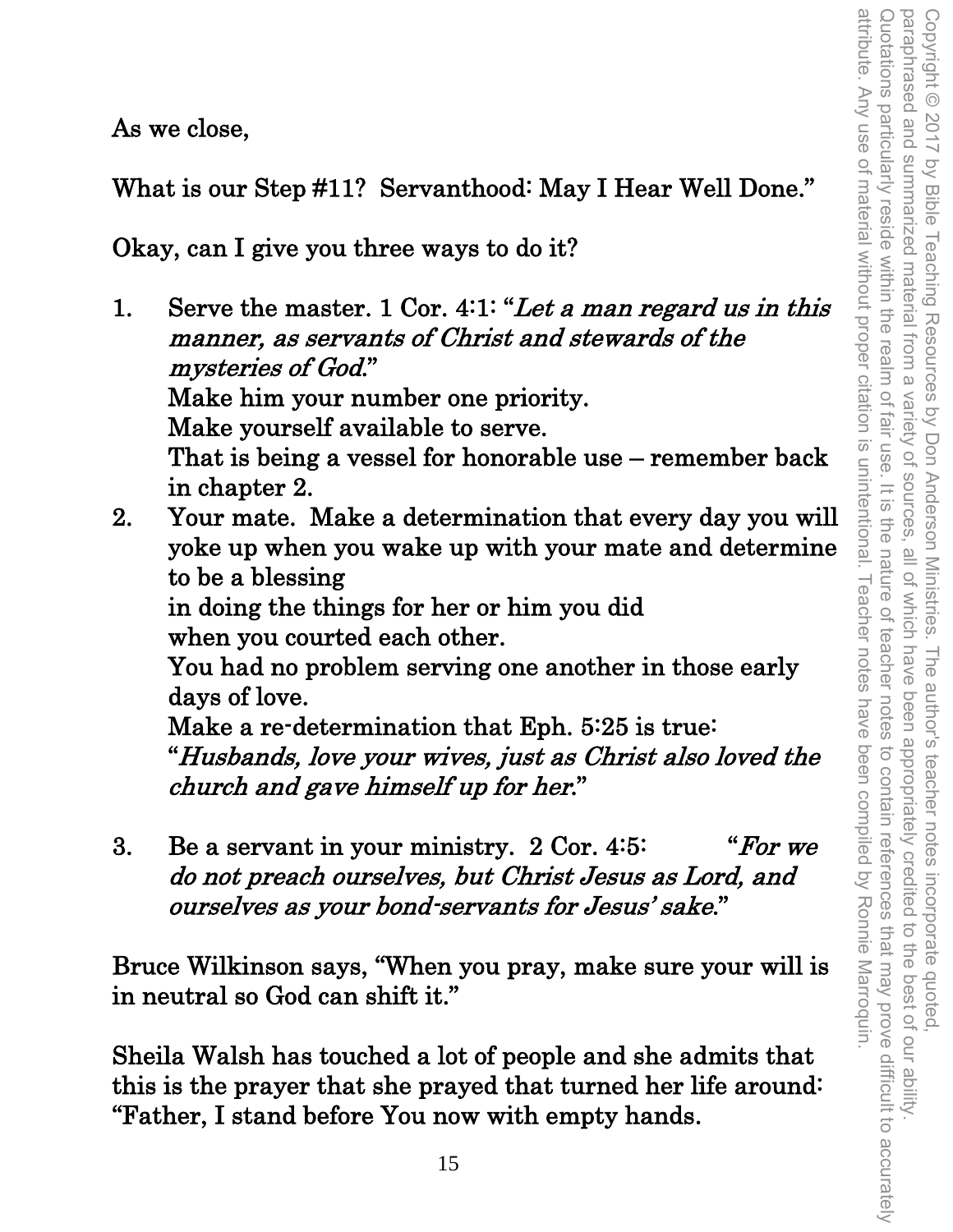Whatever You put in my hands, I will welcome, and whatever You take away, I will gladly let it go."

(God's Most Precious Jewels are Crystallized Tears: True Stories of Women Who Turned Their Misery Into Ministry by Barbara Johnson) Nashville, TN: Word. Copyright – Barbara Johnson, 2001.

Now there are 12 lessons that come out of this study.

### LESSONS FROM THE PASSAGE:

- LESSON #1: Do you have a reputation of being a person who is available at a time of emergency?
- LESSON #2: Is the Lord and what He wants the most important thing in your life?
- LESSON #3: Isn't it a comfort that the Lord will never leave us nor forsake us?
- LESSON #4: Mark teaches us that having made a mistake does not mean that we cannot finish strong in the accomplishment of the Lord's mission for our lives.
- LESSON #5: Are you known as a person who is "useful" in the Lord's service? (verse 11).
- LESSON #6: Do you often drop everything and answer urgent requests?
- LESSON #7: The choice is dedicate or desert.
- LESSON #8: What are the things you would ask for if you knew you did not have long to live?
- LESSON #9: Are you careful and concerned about your relationships with others?
- LESSON #10: One of the greatest things you can do to help you with the problem of loneliness is to make lots of good friends.
- LESSON #11: Are there some people who have done you a "great deal of harm" and you need to let go and let the Lord take care of that situation? (verse 14).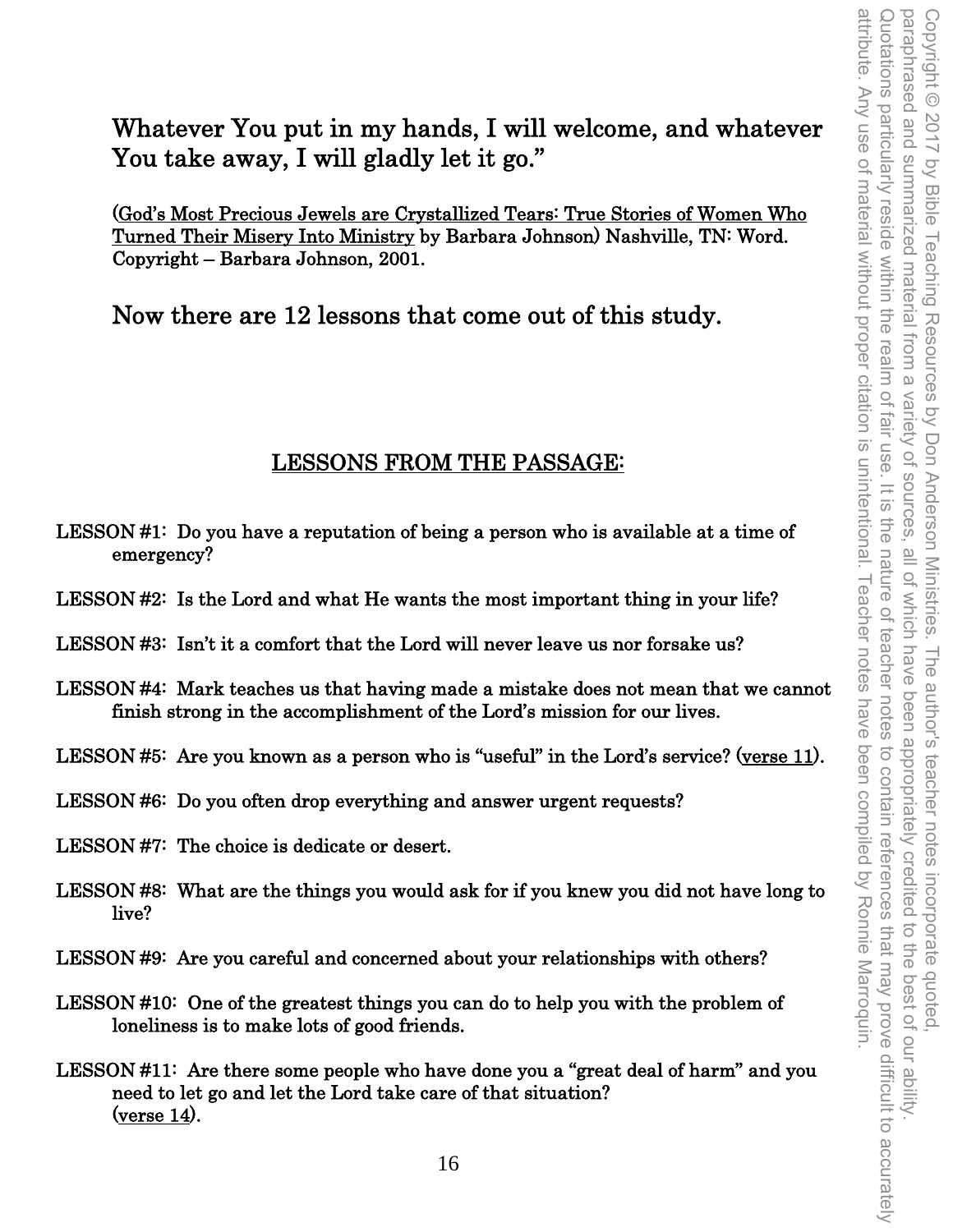LESSON #12: There will never come a time in your life when you are allowed to cease to serve.

## STUDIES IN THE SECOND EPISTLE OF PAUL TO TIMOTHY

#### "The Twelve Steps to a Fantastic Finish"

Key verse 2:15 — "Make every effort to present yourself to God, approved, as a workman who does not need to be ashamed, guiding the word of truth along a straight path."

STEP NUMBER 11 – Servanthood: May I Hear Well-Done 2 Timothy 4:9-15

Key verse 4:10-11 Notes

v. 9 Make every effort to come to me soon. v. 10 For Demas deserted me, having loved this present world, and gone to Thessalonica; Crescens to Galatia; Titus to Dalmatia.  $\underline{v. 11}$  Luke alone is with me. Pick up Mark and be bringing him with you, For he is useful to me for service. v. 12 But Tychicus I sent to Ephesus. v. 13 When you are coming, be bringing the cloak which I left at Troas with Carpus, also the books, especially the parchments. v. 14 Alexander, the coppersmith, did me a great deal of harm; the Lord will pay him back according to his deeds. v. 15 And you also be guarding yourself against him for he vigorously opposed our words.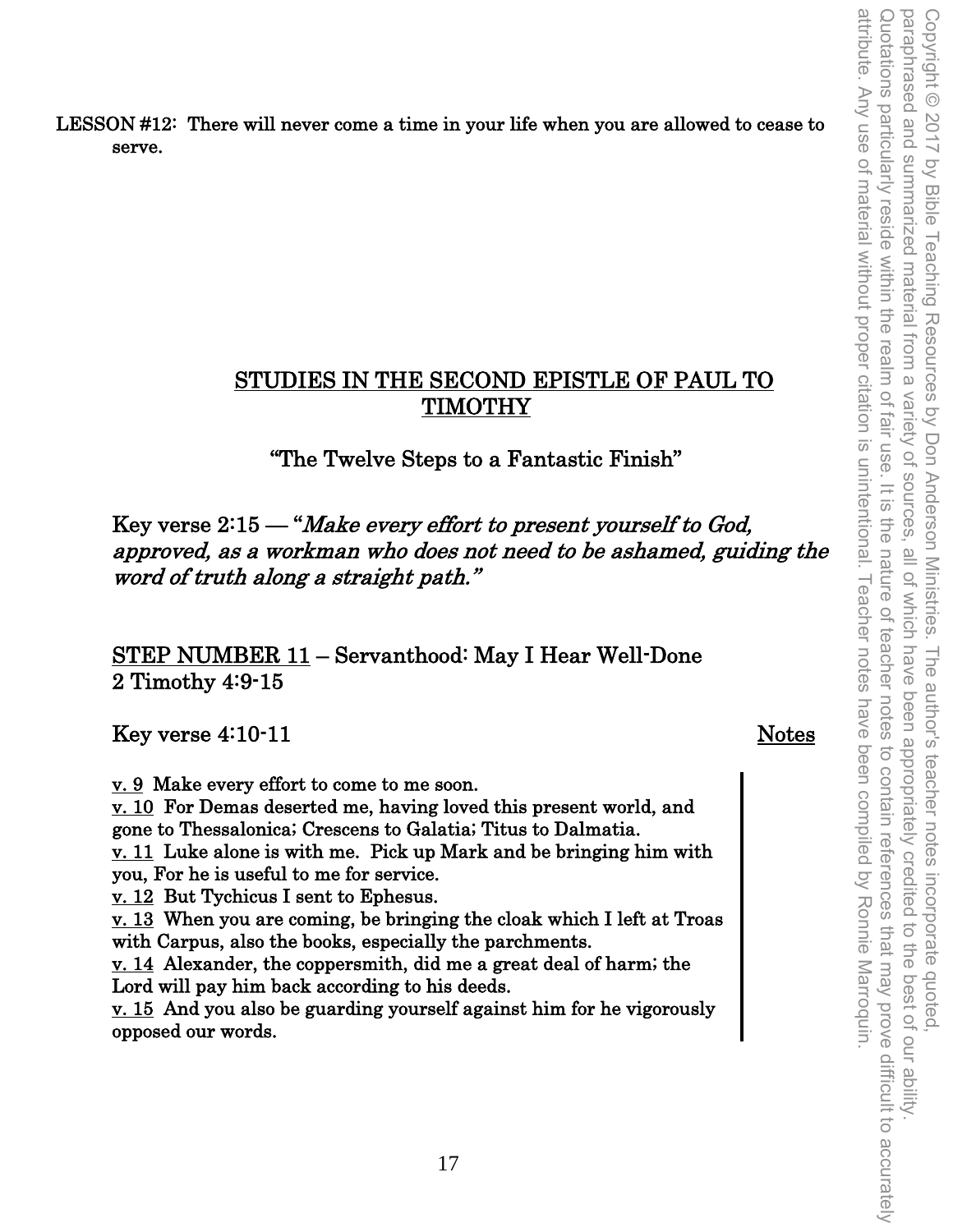## QUESTIONS:

- 1. Read 2 Timothy 4:9-15 and summarize in your own words what Paul is saying in this section.
- 2. What caused Demas to desert the ministry, according to verse 10?
- 3. Read 1 John 2:15-17 and describe the world from John's perspective.
- 4. How is Mark described in verse 11?
- 5. Read Mark 10:45 and answer this question: Am I considered by others as a faithful servant?
- 6. What instructions does Paul give to Timothy in verse 13?
- 7. What did Alexander the coppersmith do to Paul? What will the Lord do in response?
- 8. Read Isaiah 54:17 and describe what Paul asks Timothy to do, with regard to Alexander the coppersmith in verse 15.
- 9. What verse in the study has meant the most to you?